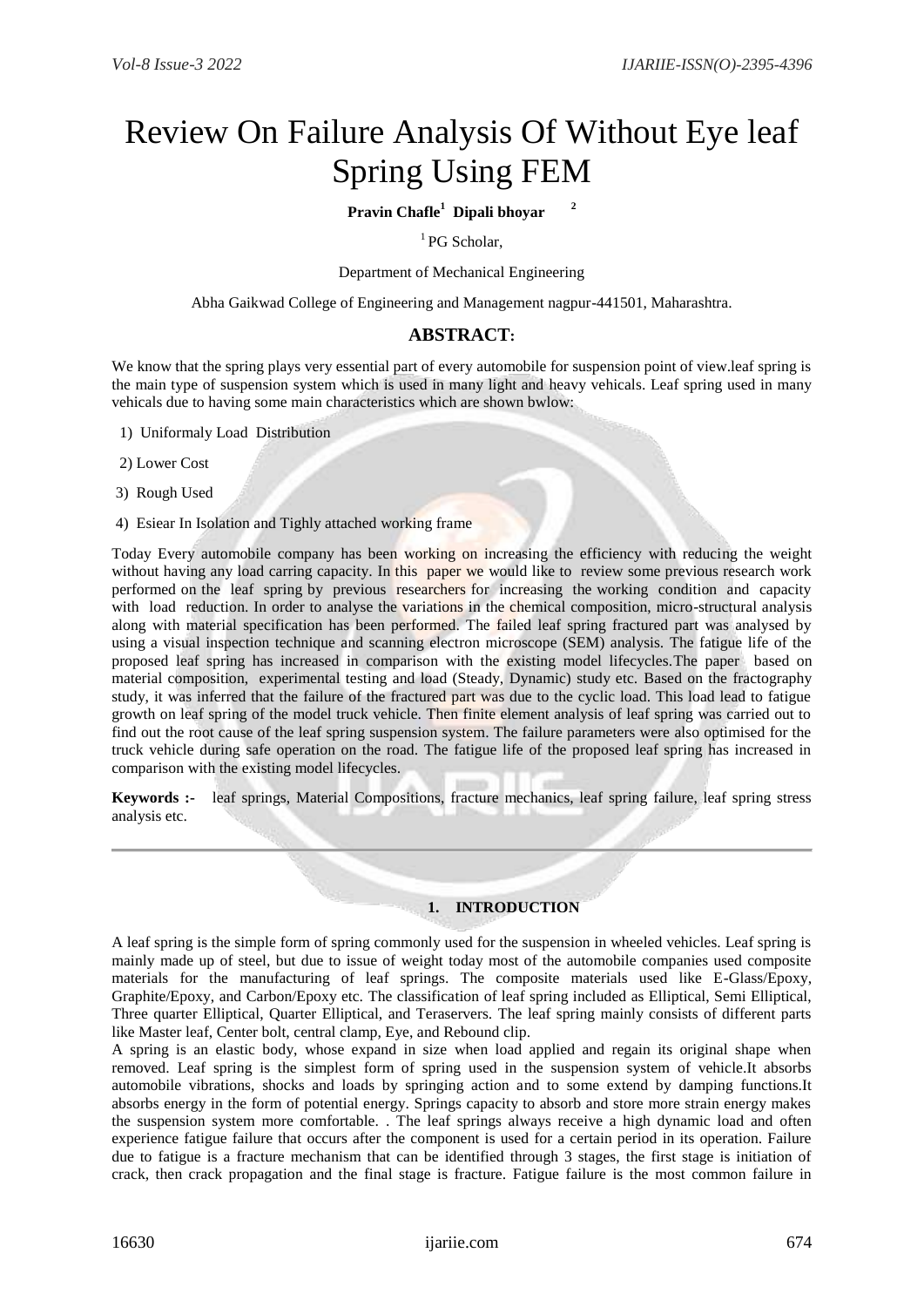automotive components, particularly those involving spring on trucks. This is due to automotive components often experience excessive load and shocks that occur due to the unevenness of the road through the wheel.

Based on the fractography study, it was inferred that the failure of the fractured part was due to the cyclic load. This load lead to fatigue growth on leaf spring of the model truck vehicle. Then finite element analysis of leaf spring was carried out to find out the root cause of the leaf spring suspension system. The failure parameters were also optimised for the truck vehicle during safe operation on the road. In this project the main objective is to failure analysis of leaf spring of without eye by using finite Element analysis method. (Fem).



Mahmood M. shokrieh and DavoodRezaei<sup>[1]</sup> studied design, analysis and optimization of leaf spring. In their study they have replaced a steel leaf spring by a composite one. Primary target of their study was to design a spring that possess least weight and is capable of bearing a given static externalforce without any failure. They conducted work on a four-leaf steel spring which used in back suspension system of light and heavy vehicles. They used ANSYS V5.4 to study the four-leaf steel spring. Theyobtained the deflection and stress results and compared their results with analytical and experimental results available. Utilizing the results obtained for steel leaf spring they designed a composite leaf spring considering spring geometry optimization made of fiberglass with epoxy resin with stress and displacement as design constraints. They analysed this spring utilizing ANSYS and verified their results with experimental results and of finite element solution of same dimensions. They found that composite leaf spring weigh 80% less and stress developed is also less compared to steel leaf spring. The composite leaf spring natural frequency is found to be higher that of steel leaf spring and can avoid the resonance at the road.

**M. Nataraj and S. Thillikkani [2]** study the failure of leaf spring of the TATA LPT 1613TCIC model truck Thus a root cause analysis of the failure of leaf spring was carried out during this research. Then, based on this analysis report, a method to minimise the fracture growth by modifying the design parameters and material composition was conceived (Guimaraes et al., 2016). This research attempted to increase the safe stress and stiffness, and improve life cycle of the proposed model. The FEM method is an ideal tool, to find the payload and safe stresses for this kind of problem.

**Rupesh N. Kalwaghe, K. R. Sontakke[3]** conducted study on Design and Analysis of Composite Leaf Spring by Using FEA and ANSYS. They substituted a steel leaf spring by a composite leaf spring.Because for same load carrying capacity composite leaf spring possess high strength to weight proportion for same dimensions. A semi-elliptical composite multi leaf spring made of E-glass/epoxy is designed. Less stresses and deflection has been found for same load carrying capacity. Results compared well with the theoretical results.They had done a comparative study and found that composite leaf spring with E-Glass/Epoxy weighs 67.88% less compared to steel leaf spring. In their study they suggest to use E-glass/epoxy composite leaf spring from stiffness and stress perspective.

**Ashish V.Amrute, Edward Nikhil karlus[4]** studied design and evaluation of leaf spring. They targeted their study towards the comparison of composite leaf spring and steel leaf spring. Different comparison parameters were stress developed, weighing capacity and load carrying capacity.Tata ace ex vehicle leaf spring has been considered in the present study. In their study they have tried to replace the steel leaf spring by composite leaf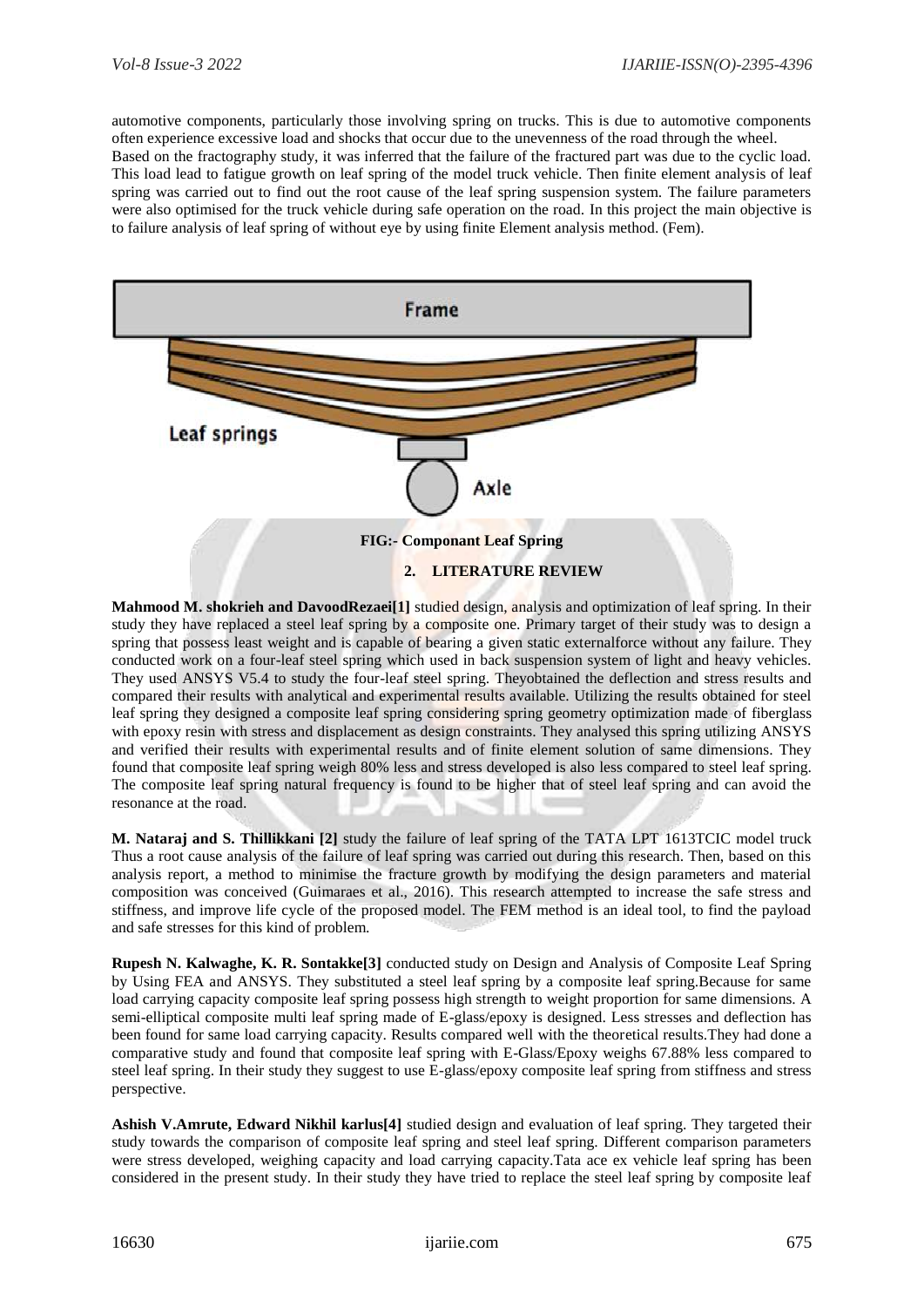spring. Bending stress has been found to be decreased by 25.05% i.e. for the same load carrying capacity less stresses developed in the composite leaf spring. The steel leaf spring weighs around 10.27kg while composite leaf spring with E-glass/Epoxy weighs just 3.26 kg. They concluded that the weight get reduced by 67.88%.

**Y. N. V. Santhosh Kumar, M. Vimal Teja[5]** Presented work on design and analysis of composite leaf spring . They also discussed the advantages of composite material like higher specific stiffness and strength, higher strength to weight ratio. This work deals with the replacement of conventional steel leaf spring with a Mono Composite leaf spring using E-Glass/Epoxy. For this they selected design parameters and analysis of it. Main objective of this work is minimizing weight of the composite leaf spring as compared to the steel leaf spring. For this they selected the composite material was E-Glass/Epoxy. The leaf spring was modeled in Pro/E and the analysis was done using ANSYS Metaphysics. From results they observed that the composite leaf spring weighed only 39.4% of the steel leaf spring for the analyzed stresses. So from result they proved that weight reduction obtained by using composite leaf spring as compared to steel was 60.48 %, and it was also proved that all the stresses in the leaf spring were well within the allowable limits and with good factor of safety. It was found that the longitudinal orientations of fibers in the laminate offered good strength to the leaf spring.

**Malaga. Anil Kuma, T. N. Charyulu,[6]** presented work on design optimization of leaf spring. The automobile industry has shown increased interest in the replacement of steel spring with composite leaf spring. Main purpose of this paper is to replace the multi-leaf steel spring by mono composite leaf spring for the same load carrying capacity and stiffness.Composite materials have more elastic strain energy storage capacity and high strength-to-weight ratio as compared to those of steel. It is possible to reduce the weight of the leaf spring without any reduction on load carrying capacity and stiffness. The design constraints were limiting stresses and displacement. Here the dimensions of a leaf spring of a light weight vehicle are chosen and modeled using ANSYS 9.0. As the leaf spring is symmetrical about the axis, only half part of the spring is modeled by considering it as a cantilever beam. Three different composite materials have been used for analysis of monocomposite leaf spring. They are Eglass/epoxy, Graphite/epoxy and carbon/epoxy. Static and model analysis has been performed. From results it is concluded that E-glass/epoxy has lower stresses among using three materials. So they suggested E-glass/epoxy composite material for replacement of steel leaf spring.

**H.A.AI-Qureshi [8**] studied on automobile leaf spring from composite materials. The aim of this paper is design, analysis & fabrication of composite spring. For this compact car is taken as prototype. A single leaf, variable thickness spring of glass fiber reinforced plastic with similar mechanical and geometrical properties to the multileaf steel spring was designed, fabricated and tested. Here they performed experiment in laboratory & was followed by road test. Field testing to determine ride characteristics were also carried out on a number of GFRP spring which were mounted in place of conventional steel spring on jeep. This test were limited to ride quality and sound observation on different road condition. From result it is observed that GFRP spring were more flexible then steel leaf spring.From test ride they observed that harshness & noise also reduced then steel leaf spring.Compared to the steel spring, the optimized composite spring has stresses that are much lower, the natural frequency is higher and the spring weight without eye units is nearly 80% lower.

**Pozhilarasu V. and T ParameshwaranPillai [9]** studied analysis of steel and composite leaf spring. They compared the conventional leaf spring and composite (Glass fibre reinforced plastic – GFRP) leaf spring. They used ANSYS software for studying conventional steel leaf spring and composite leaf spring for similar conditions. They fabricated a glass/epoxy composite leaf spring using hand layup method. The universal testing machine has been used to test the results of conventional steel and composite leaf spring. Under the same static loading condition deflection and stress of conventional steel and composite leaf spring has been obtained and results shows a wide difference between the results.

## **3. PROPOSED SYSTEM**

This project is very informative project, in this i am going to study the Failure Analysis Of Without Eye leaf Spring Using FEM. for that I have studied 20 research paper, I have found that every one analysis on eye leaf spring that using in truck suspension. But I am doing analysis on the single eye leaf spring by using Finite Element System.

#### **4. Analysis of Leaf Spring**

#### **4.1 Reasons to Perform Failure Analysis Testing**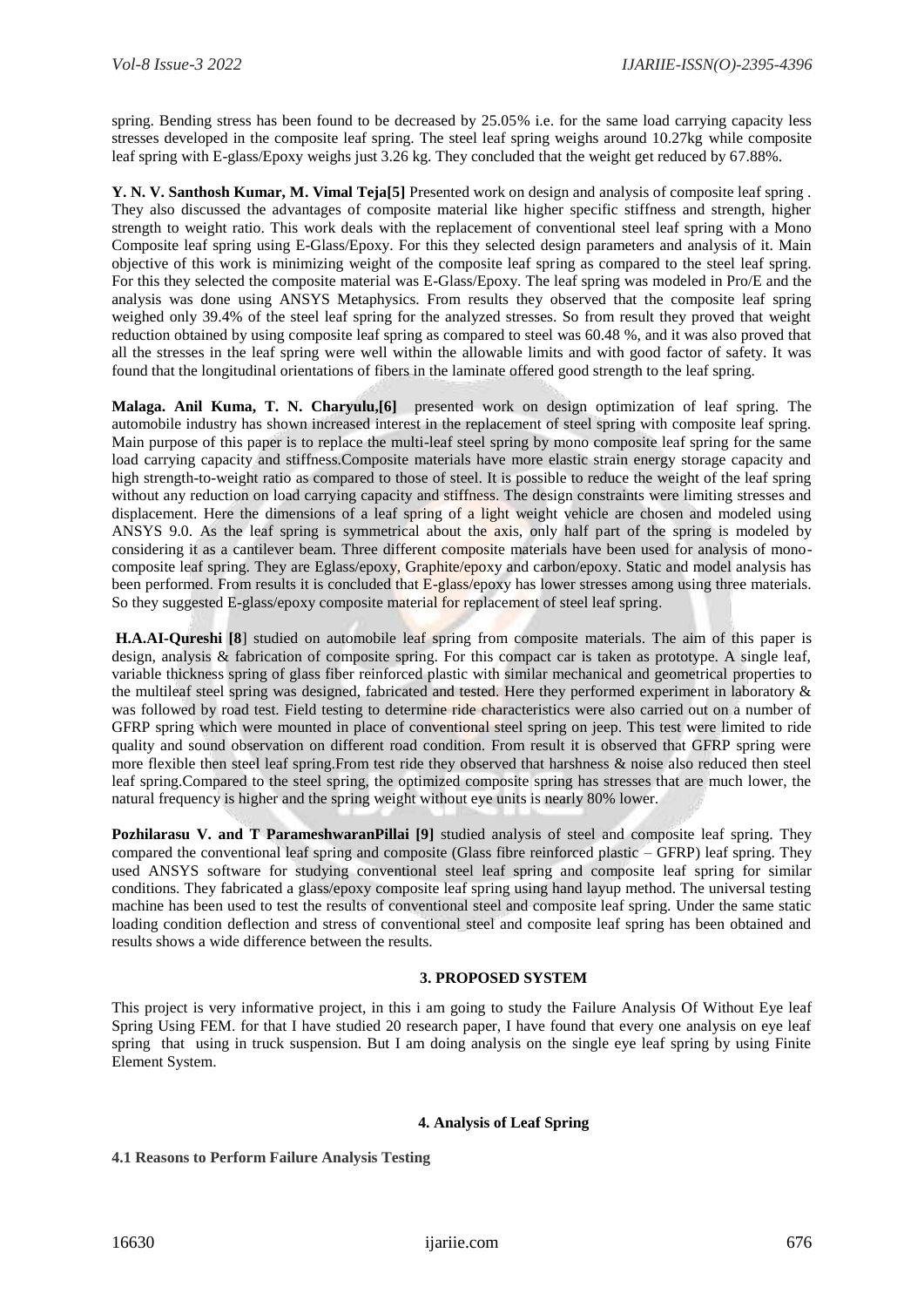The failure analysis process provides a number of benefits including financial, legal and safety related outcomes:-

**1. Understand Root Cause of Failure**

Understanding the root cause is often the fundamental part of the failure analysis process. This involves data collection to ascertain whether failure occurred due to manufacturing or material defect or misuse.

#### **2. Prevent Asset or Product Failues**

Once the cause of failure has been determined corrective actions can be taken to prevent a recurrence of the problem.

#### **3. Improve Future Products and Processes**

Manufacturing processes and product designs can be improved due to an understanding of the failure mode, not only to prevent the problem from happening again but also to prevent costly legal action or replacements as well as protecting a company's reputation.

### **4. Meet Standards for Products and Assets**

Failure mode and effects analysis can help to meet standards for manufacturing processes, failed components, products, or assets going forward.

#### **5. Determine Liability for Failure**

A failure analysis will not only determine the root cause of the failure, but may also assign liability for the failure. This can be used in legal proceedings to not only apportion blame but also protect yourself from litigation.

#### **4.2 Analytical Analysis**

Analytical analysis is performed to obtain the load distribution on each wheel, either the maximum load or minimum load during the operation of the leaf springs. As it is known that the fine crack found in the material that leaded a bending load and resulted the stress intensity factor  $(K_I)$  around the crack tip. When the value of  $K_I > K_{IC}$  (fracture toughness), the crack propagation will occur, but when  $K_I < K_{IC}$ , crack does not spread. Based on this understanding, the stress intensity factor was calculated using available data of the failure life spring [11-13]. Further analytical solution is explained in detail in sub sections.

#### **4.3 Numerical Analysis**

The simulation of collected data was done on the bolt hole area on leaf springs number eight. The usage of hole area due to the fracture failure is around it. From the result of simulation, the stress distribution known, as well as stress intensity factor and strain also obtained]. The steps and simulation process for numerical analysis were done using FEM software by giving fixed support on the spring eye. The loading type used was centralized load given on th.e bottom of the spring. The truck loading can be calculated by analytical analysis . The meshing steps used the obtained nodes number of 633438 and the number of elements of 5280.

#### **4.4 Load Distribution Analysis.**

Loading analysis is one method to determine the cause of damage to leaf springs due to overload, either static or dynamic. In determining the maximum and minimum load received by the spring on each wheel, a calculation was undertaken by applying Eq.1.4mgF $\times$ = (1) where F is the force (N) that occurs on the spring, m is the mass (Kg) of the vehicles the weight of, which is divided by the suspension system of the four wheels of the vehicle.

#### **4.5 Stress Analysis**

Stress calculations were performed to estimate the reduction in strength in the spring resulting from cracks existing before the accident and the midplane segregation. Exemplar spring test data were also used to provide a basis for estimating the reduction in strength. The reduction-in-strength estimates were then used to determine if normally expected dirt road forces in the absence of a large rock strike were adequate to rupture this spring. Finite-element stress analysis was used to study the existence of transverse tensile stresses at the location of the fracture.

#### **4.6 Hardness of Failure Leaf Spring**

The results of hardness test Hardness of Failure Leaf Spring horizontal axis from point A to B and vertical axis from C to D in the sum of 22 points. The distance between point approximately 2 to 5 mm. The hardness in the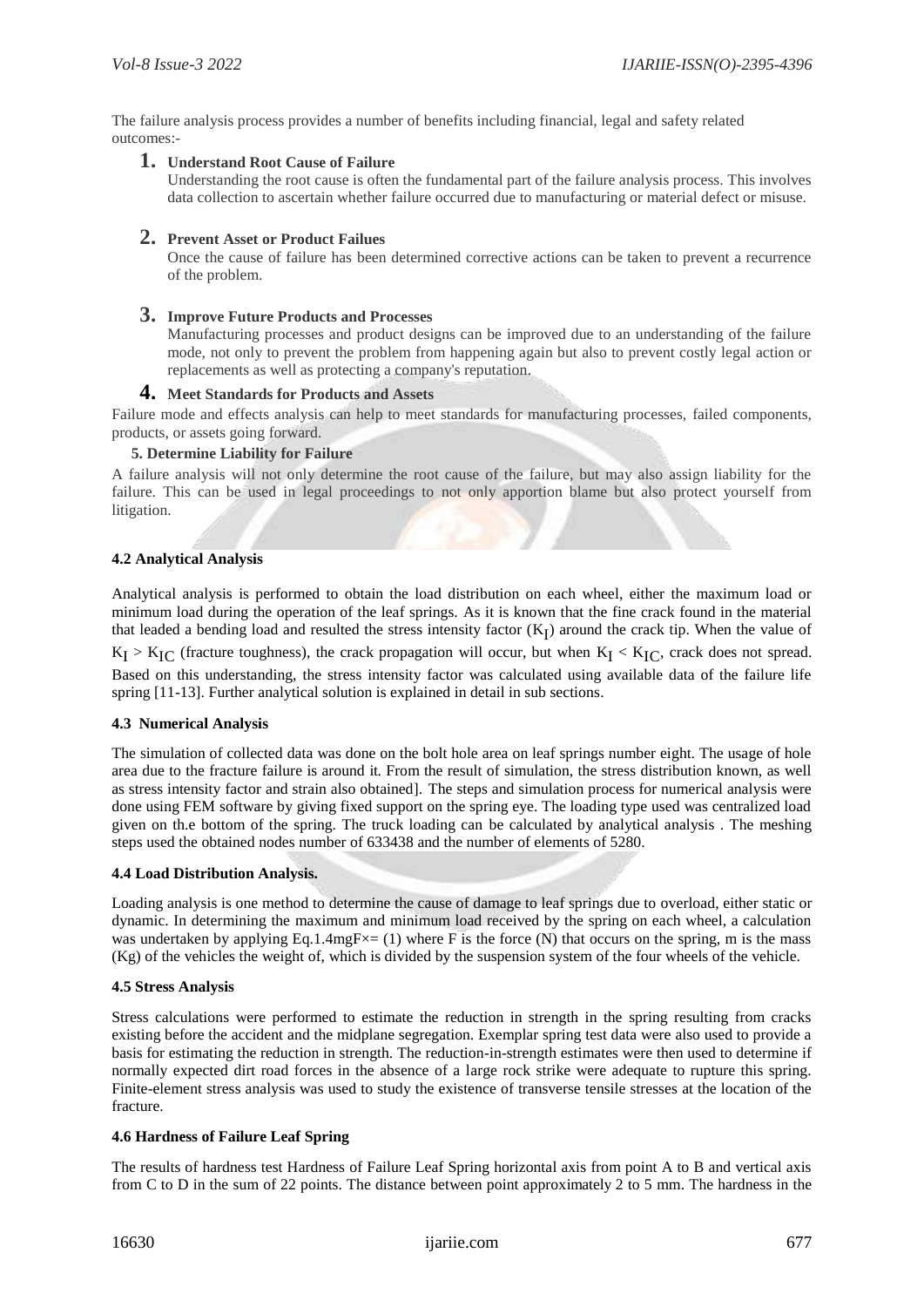area close to the bolts whole or in middle of the spring is lower than of the ends of leaf spring. It shows that, the materials toughness on the center of the leaf spring higher than of the spring ends. This result is in agreed well with the result reported by previous researchers.



The study done by us here gives a review on previous paper and journals based on different ideas and modifications with the help of mathematics, experiments, and computational methods. Now in this portion we concluded here the main parameters analyze by us from the study of these previous papers. The failure analysis yielded the following conclusions:

• The presence of sulfur segregation at the midplane weakened the spring.

• The spring was cracked for some time in advance of the accident

• The prior cracking in the spring was extensive enough to reduce the strength of the spring to the point where normal dirt road forces were adequate to produce rupture.

• Marks in the wheelwells and on the road surfaces were consistent with and support rupture of the spring at the start of the accident sequence.

• The rock strike possibility was ruled out because forces adequate to rupture the spring were present well in advance of the rock strike, and wheelwell marks were not consistent with short-duration forces expected from a rock strike.

#### **REFERENCES**

1. J. Goldstein et al.: Scanning Electron Microscopy and X-Ray Analysis, 3rd ed., Kluwer Academic/Plenum, New York, NY, 2003, pp. 476-79.